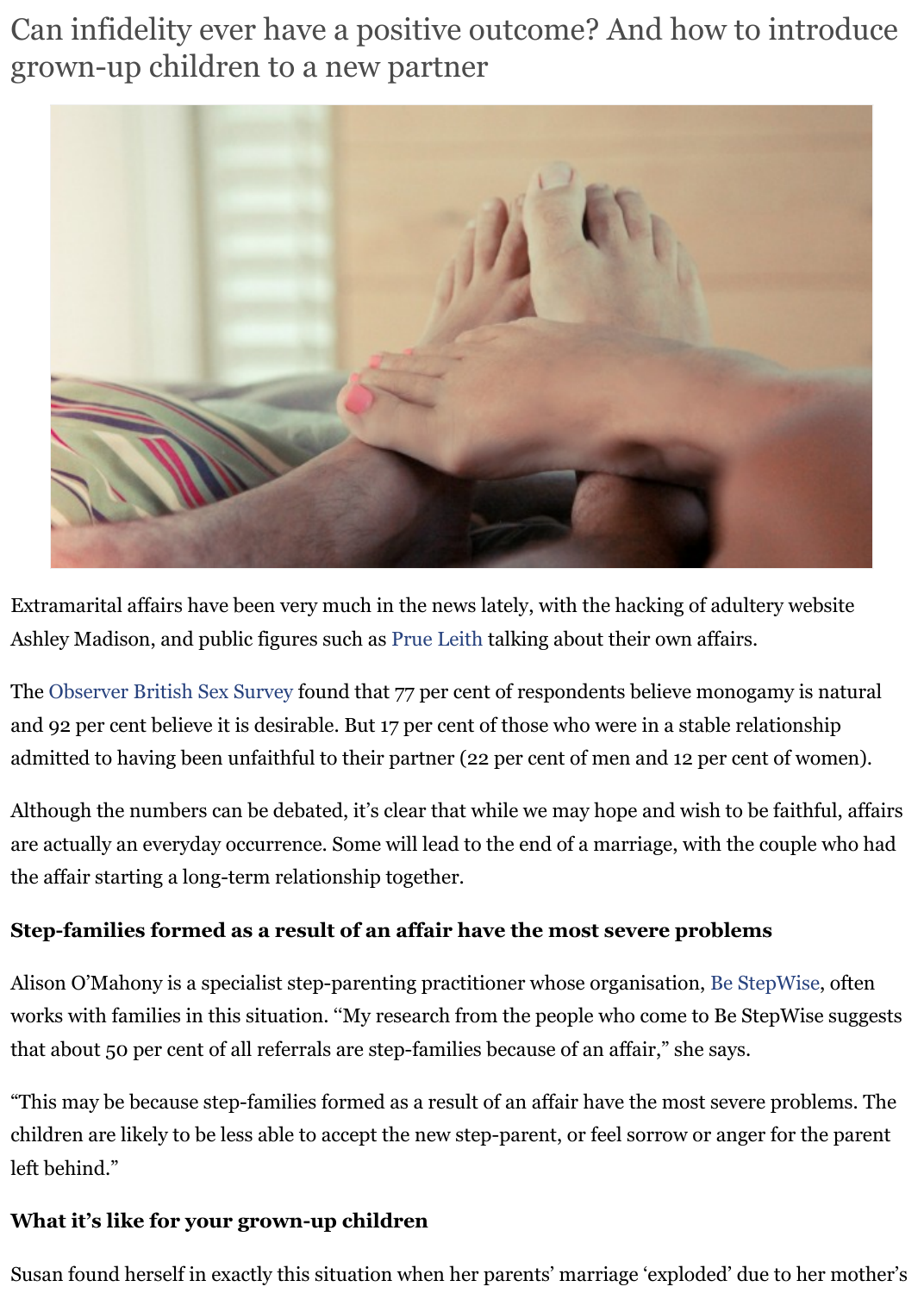affair with a work colleague. Her parents separated and the new man moved in with her mother and the children.

"I can't remember how my mother introduced him, or meeting him for the first time. I think I've blanked a lot of what happened at that time," she recalls.

"I thought he was horrible, and we had terrible arguments over silly things."

She believes now that her intense dislike may have been her projection on to him of the distress she felt at her parents' break-up. He later died, and Susan has always loved the man her mother met next. "I was in a different place emotionally, I suppose. I recognised Mum was lonely and needed someone in her life."

The more open parents can be, the better, she says. Teenagers don't want to know the details of your sex life, but they should be told what is happening.

She feels it is helpful to introduce the new partner gradually into the child's life.

## **How to introduce your family to a new lover**

Alison agrees: "A successful introduction – where the children feel happy and included – will provide the basis of a good relationship with the step-parent. If you don't think it through well and it ends up going badly, it could take years to rectify."

These are her guidelines for a parent about to introduce their new partner, always bearing in mind every situation and personality is different.

## **1. Don't do it until the child is going to be receptive – whatever age they are**

Wait until they have come to terms with the ending of the marriage. Do set a time limit as it's not acceptable for them to refuse to meet your partner indefinitely. Six months may be a reasonable time for everyone.

#### **2. Give them due warning**

Don't spring it on them unexpectedly. Raise the subject by reiterating that the end of the marriage was nothing to do with them and has no effect on your love for them, and that now you would like them to meet someone who is special to you.

## **3. Think about how to do it**

Don't assume that gathering your family together is the best way. It may be better to talk to each person separately.

#### **4. Plan a fun event**